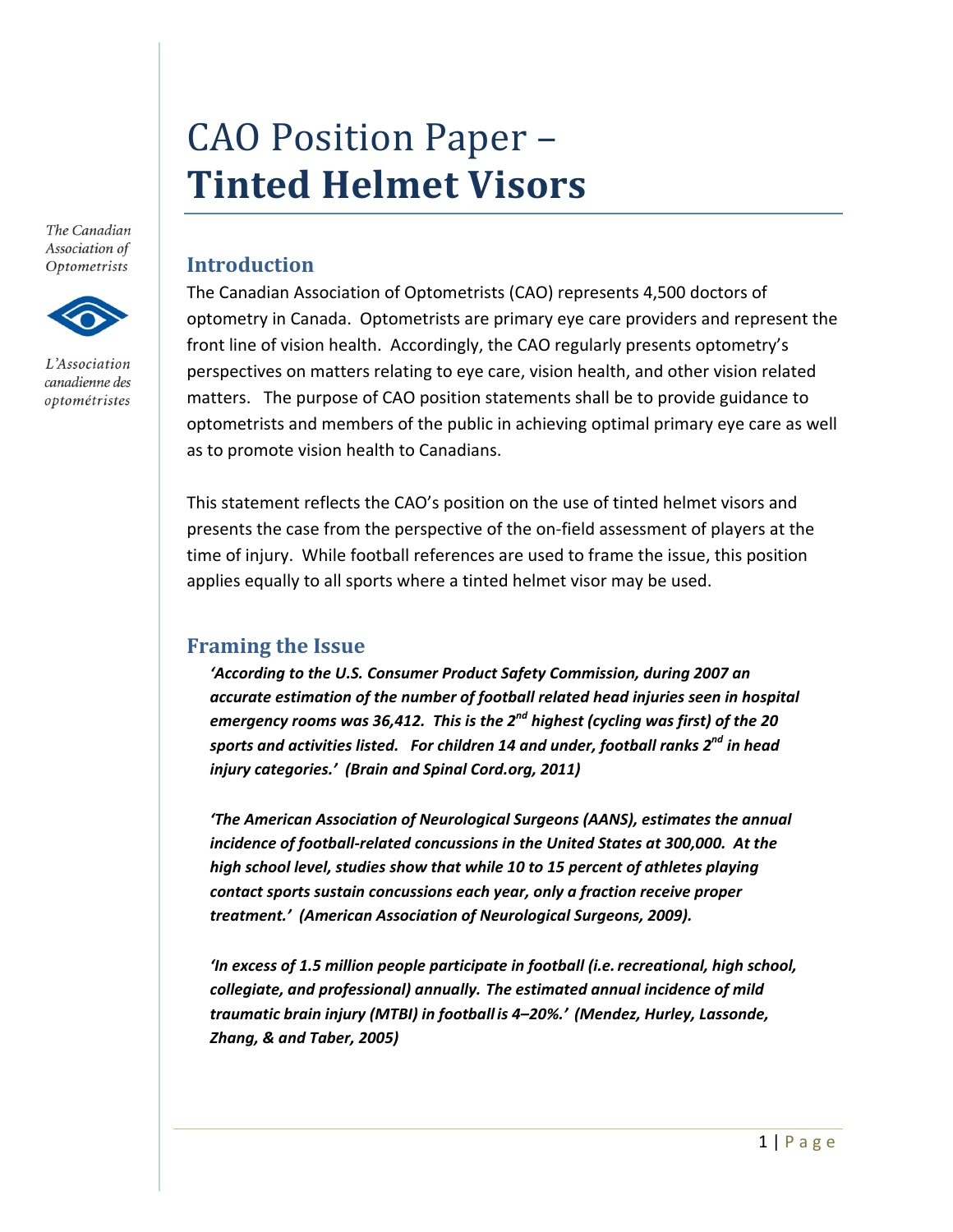The references above point to the fact that head injuries in football, and all contact sports, occur at an alarming rate. Even more alarming is the frequency with which they go undiagnosed. CAO's concern regarding head trauma in sports relates to the on‐field assessment process when injury occurs.

The following table provides a listing of signs and symptoms therapists, trainers and physicians use to assess an on‐field injury for head trauma.

| <b>Signs and Symptoms of Head Injury</b> |                                            |
|------------------------------------------|--------------------------------------------|
| <b>Neurological/Physical</b>             | <b>Balance/Coordination Disturbance</b>    |
| - Headache                               | - Rhomberg test                            |
| - Vision problems                        | - Finger to nose (eyes open/closed)        |
| - Unequal pupil size                     | - Finger-nose-finger                       |
| - Pupilary response to light             | - Walk heel to toe                         |
| - Nystagmus (dancing eyes)               | - Walk straight line                       |
| - Poor visual tracking                   | - Balance on one foot                      |
| - Decreased peripheral vision            |                                            |
| - Tinnitus                               |                                            |
| - Dizziness                              | Cognitive                                  |
| - Dazed Appearance                       | Orientation: deficits to person, place,    |
| - Retrograde Amnesia                     | time/date                                  |
| - Post-traumatic amnesia                 | Short term memory: deficits in immediate   |
| - Nausea/vomiting                        | or delayed recall                          |
| - Otorrhea (skull fx)                    | Concentration/Confusion: inability to      |
| - Rhinorrhea (skull fx)                  | process instructions, perform mental tasks |
| - Battles sign (skull fx)                |                                            |
| - Raccoon eyes (skull fx)                |                                            |
| - Slurred speech                         |                                            |

(Heck & Rosa)

The neurological/physical testing would be the first step in assessment as to whether head injury has occurred or not. Of the 18 tests listed 10 are visual/auditory signs that the assessor can assess by observation/listening. Of those 10 tests, 8 pertain to the eyes. The initial on‐field assessment is important in determining many subsequent steps including the participant getting back into the game and the requirement for future assessments. It is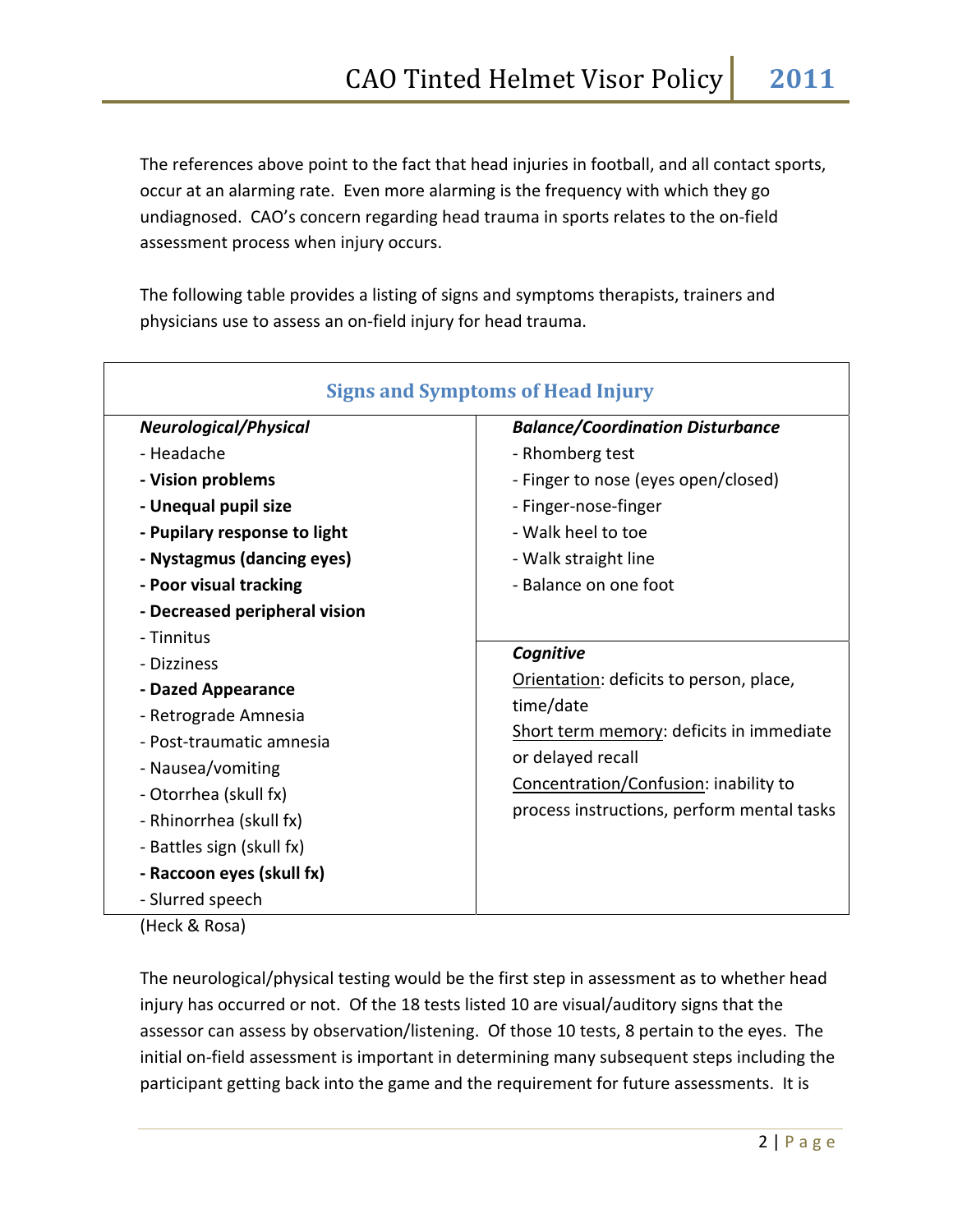critical that the assessor be able to see the player's eyes, without removing the helmet, to provide the best opportunity for an appropriate assessment.

*'Although the helmet is designed for a stable fit for protection during play, removal of the helmet by others is relatively difficult. In the case of a head or neck injury, jostling and pulling during removal presents high potential for further trauma. Unless there are special circumstances such as respiratory distress coupled with an inability to access the airway, the helmet should never be removed during the pre‐hospital care of the student‐ athlete with a potential head/neck injury.' (National Collegiate Athletic Association, 2010)*

The use of tinted visors impairs the assessor's ability to properly assess whether head trauma has taken place or not, by not allowing the assessor to clearly view the eyes and eye movements. With a tinted visor the assessor will have to remove a player's helmet to visually inspect the eyes. If a head, neck and/or back injury have occurred to the player, movement of the player to remove the helmet can exacerbate the injury.

#### **Visor Practicality**

There are practical, beneficial and recommended uses for helmet visors in sports. Visors can be prescription products to provide vision correction to an athlete to avoid the need for other optical appliances such as glasses or contact lenses. Visors can provide protection, beyond what a cage facemask can provide, from projectile objects, potential instruments that can damage the eye through contact and protection from incidental face‐masking. (Ferguson)

Visors may also be used to reduce the amount of light that the eyes are exposed to through the use of tinted visors. These tinted versions provide the same benefits outlined above with the added feature of acting like sunglasses in filtering bright light. The problem is that the visors are attached to the helmets, and unlike sunglasses cannot be easily removed for assessment purposes.

The CAO agrees with the advantages that **clear** visors can provide in terms of prescription, safety, and protection benefits. However, the problems addressed by the tinted version of visors are not justifiable in relation to the potential complications that may arise from their use.

There are medically necessary reasons for filtering bright light (i.e. photophobia). However, there are better options beyond tinted visors that can address this or like conditions. If light filtering is required the use of appropriate tinted eye glasses (i.e industrial, shatterproof) or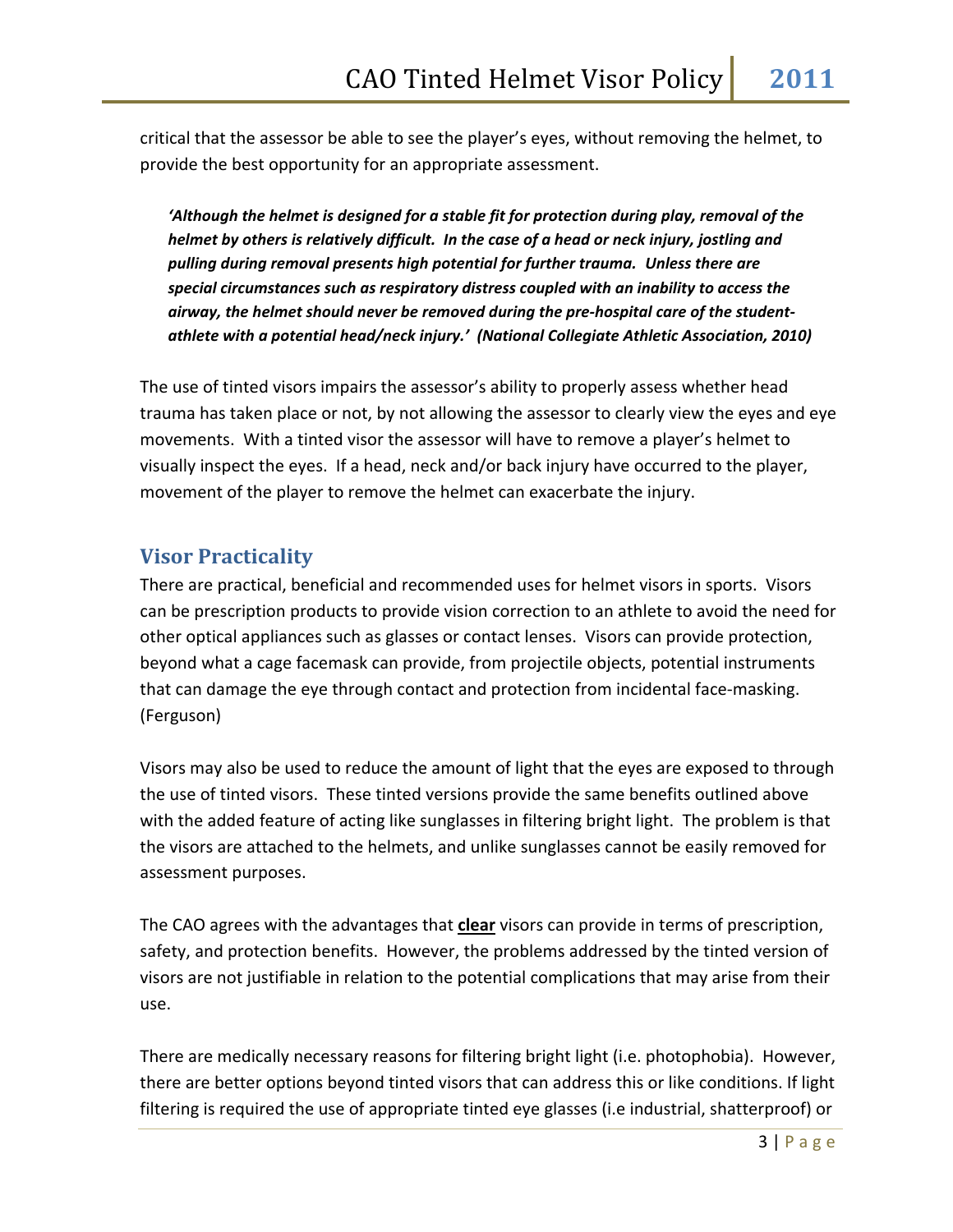tinted contact lenses can be utilized to provide the light filtering necessary and should not interfere with on‐field assessments.

*The sports medicine experts addressed this issue with the rules committee / subcommittee of a player who has a medical condition in which a tined or colored visor is recommended to help prevent and/or aid in his care. The sports medicine community opined that the visors posed a greater risk to a player with a head or neck injury than players who wore contact lens or eye glasses that were tinted or shaded. It was believed that the players who needed a tinted lens for whatever reason would get the same and safer result by wearing a tinted contact lens or tinted glasses. (Winnek, 2008)* 

### **Current Status of Visor Rules**

Some leagues have taken the stance that tinted visors are illegal and are banned from the approved equipment list such as the NCAA which lists as illegal equipment, 'Eye shields that are not clear or made from molded or rigid material.' (National Collegiate Athletic Association, 2007). The National Federation of State High School Football Associations has also made tinted visors illegal:

*'Tinted eyeshields are illegal by NFHS Football Rules. If an eyeshield is attached to a football helmet, it must be constructed of a molded rigid material and must be clear without the presence of any tint.' (Colgate, 2011)*

However, no other rules can be found in other North American football leagues (NFL, CFL, CIS, Football Canada, etc.) that deal with tinted helmet visors.

### **CAO Recommendations**

It is the position of the CAO that tinted visors should not be worn for participation in any contact sport where head injuries can occur. The CAO's position is that tinted helmet visors present considerable difficulties for on‐field medical assessment and should not be used. The infrequent medical need for filtering bright light can be addressed through appropriate (industrial, shatterproof) tinted contact lenses or sunglasses.

The use of clear visors is supported and recommended for the protection of the eyes and to facilitate on‐field medical assessments when necessary. While the protection of the eyes is vitally important in all recreational pursuits, the purpose of the policy is to address the use of tinted helmet visors in relation to on‐field medical assessments.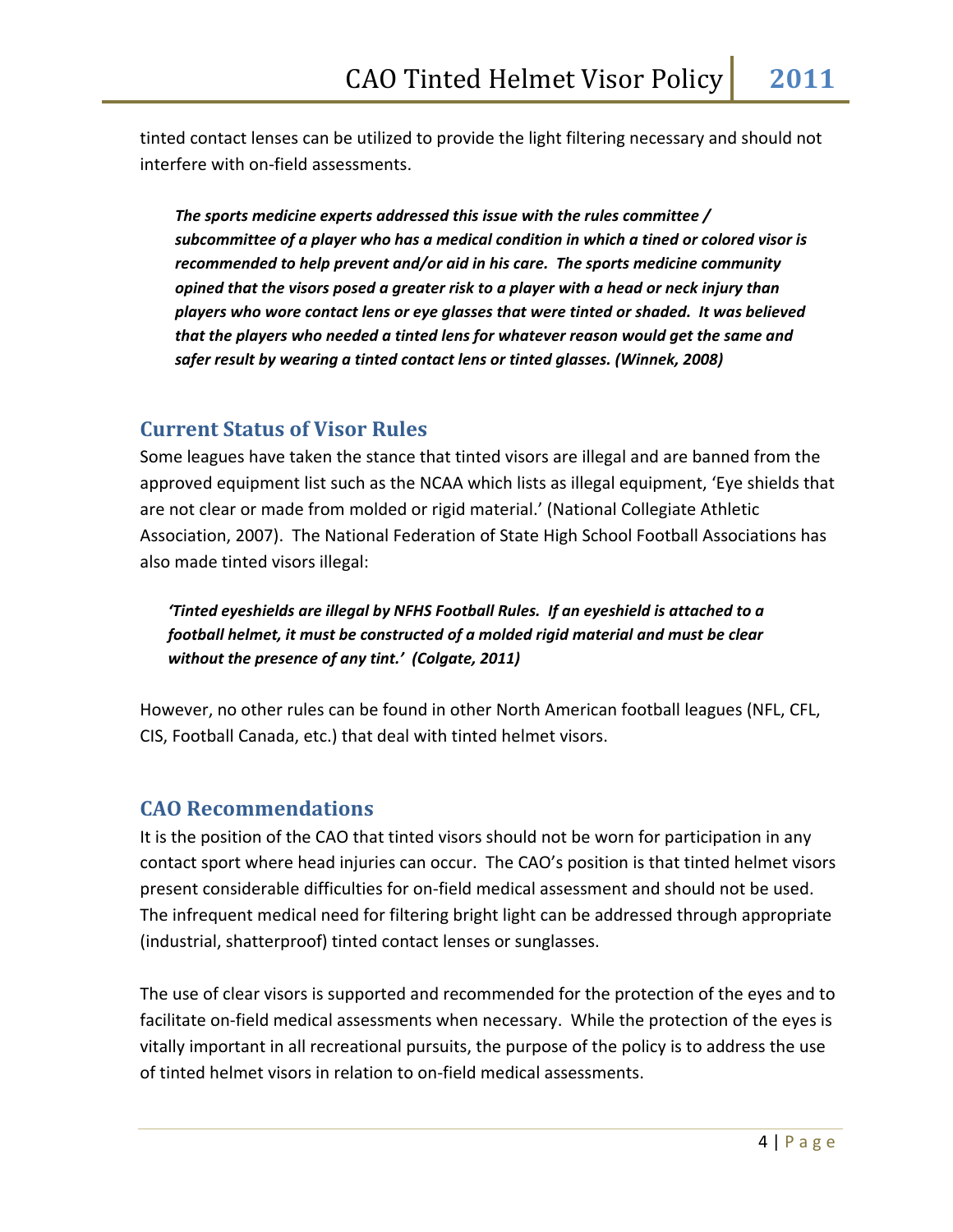### **Qualifications of Optometry**

An optometrist is a primary health care provider who specializes in the examination, diagnosis, treatment, management, and prevention of diseases and disorders of the visual system, the eye and associated structures. Optometrists are educated and trained in the normal and abnormal physiology of the eyes, the psychophysics of vision, and the perceptual processes and their relationships to the functional activities of learning, employment and recreation.

As primary eye care providers, an optometrist's main responsibilities are:

- The examination of the human eye by any method (other than surgery), to diagnose, treat, and/or refer for treatment any abnormal condition of the eye, in cooperation with physicians and other health professionals.
- The employment of instruments, procedures or agents to measure, examine or diagnose visual defects or abnormal conditions of the eye.
- The prescribing, fitting and application of glasses, contact lenses or other devices to correct, relieve or treat the eye.
- The prescription, supervision and management of therapy for the improvement/ monitoring of visual health.
- The referral of patients to other health practitioners as required.

The optometrist has responsibilities in the following areas of primary care:

| prevention;       | health education;                          |
|-------------------|--------------------------------------------|
| $\bullet$         | $\bullet$                                  |
| health promotion; | health maintenance;                        |
| $\bullet$         | $\bullet$                                  |
| diagnosis;        | treatment and rehabilitation;<br>$\bullet$ |
| counselling;      | consultation.                              |

### **Conclusion**

While clear visors have a practical application and are recommended for prescription, safety and protection purposes in contact sports, the need for tinted visors cannot be justified in relation to the complications they can introduce to the on-field injury assessment process. The CAO recommends against the use of tinted helmet visors for all contact sports.

Created April 2011